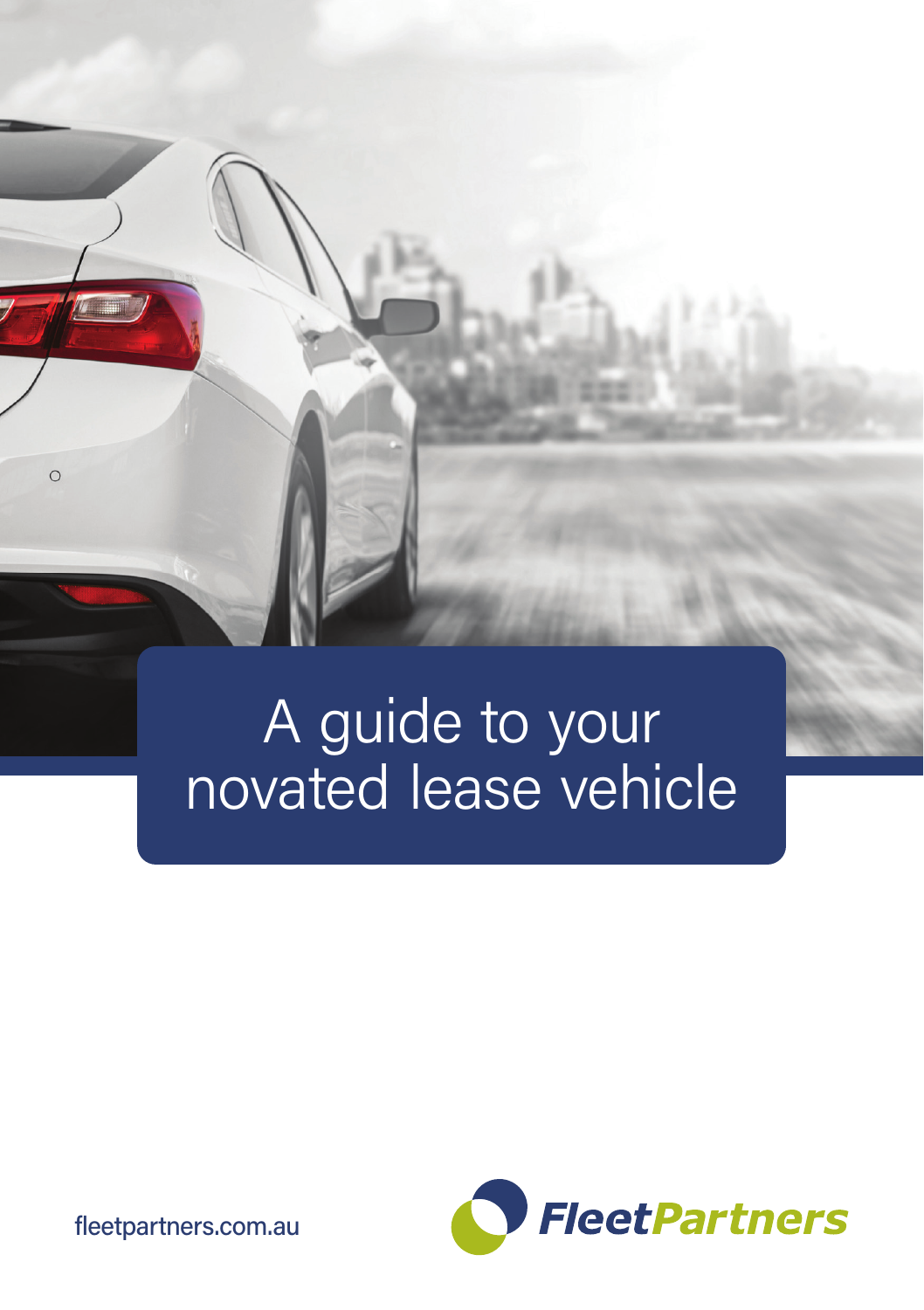

# Congratulations!

You've chosen one of the most cost effective and convenient ways to get and run a car! Keep this driver guide in your car, so it's handy when you need it.

# We've got you, 24/7.

Our national roadside assistance is available 24/7, because we know that cars don't just break down during office hours!

Simply call us on **1800 333 100** (select **option 1**) for:

- **›** a flat tyre.
- **›** a flat battery (jump start, battery test completed).
- **›** a replacement battery (the battery will be charged to your running costs budget).
- $\rightarrow$  a lockout (locksmith services will be charged to your running costs budget).
- **›** fuel if you run out, we'll organise enough fuel to get to the nearest petrol station or, organise a tow if fuel isn't available.
- **›** a mechanical breakdown.
- **›** a tow if your car needs towing, we'll organise free city or country towing up to 50km (excess kilometres will be charged to your running costs budget).

# **Registration**

If you receive a registration renewal notice, simply scan or photograph the document.

Email it to: **registrations@fleetpartners.com.au**

FleetPartners will renew your registration on your behalf, paying the registration fees from your novated lease running costs budget, so you won't be out-of-pocket.

We'll send you an SMS when it's done (if you don't receive an SMS by the due date, please contact us immediately).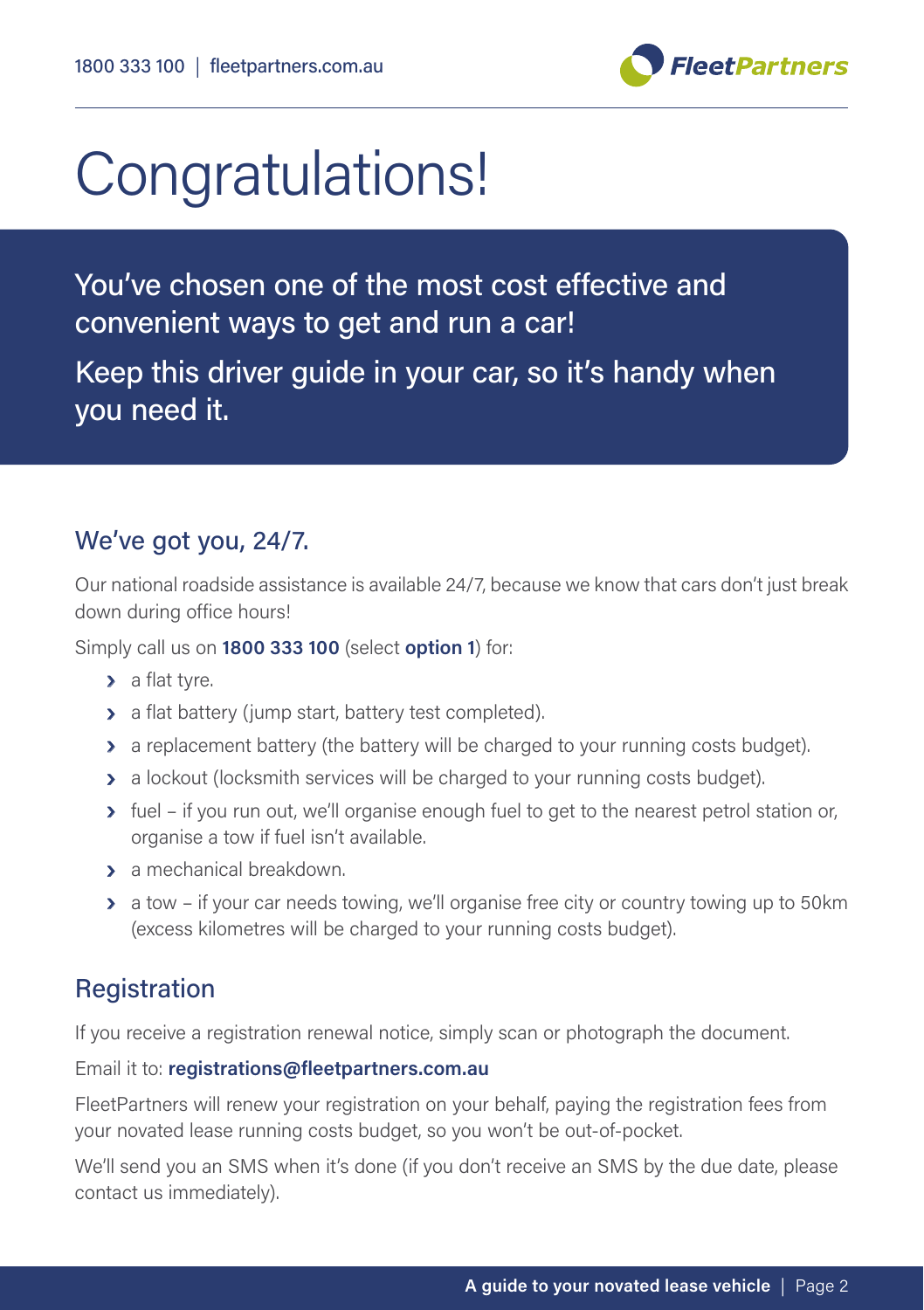

### Windscreen, tyres and other vehicle maintenance

'One Call' is our free concierge service to help you when you need it most.

Simply call **1800 333 100** if you need to:

- **›** book a service
- **›** replace tyres
- **›** fix or replace a windscreen

Access our pre-negotiated, competitive rates with no out-of-pocket expenses when you book through 'One Call' and use our preferred partners, mycar and O'Brien.

If you'd prefer to you use your own repairer, that's fine too. Be sure to tell your repairer that your car is managed by FleetPartners – they'll need contact us on your behalf on **1800 333 100**. Our maintenance controllers will double check the job to make sure you're not paying too much or, paying for things you don't need.

#### Your questions…answered!

#### **Driving patterns changed?**

Your running costs budgets are based on your driving patterns. So, if your patterns change, simply call us on **1800 333 100 (option 3)** and we can make changes throughout the life of your lease.

### **Budget tracking?**

Log in to your online account on fleetpartners.com.au to keep track of your novated lease, including your budgets vs spend.

# **Out-of-pocket expenses?**

If you've paid for fuel, maintenance, insurance or rego and need to make a claim, simply log in to your account on fleetpartners.com.au and complete a reimbursement form.

### **Replacement or lost fuel cards?**

If you need a replacement fuel card, or if it has been lost or stolen, call us on **1800 333 100**.

#### (? **Need vehicle services?**

Visit **fleetpartners.com.au/service-locator** to find your nearest petrol station, charging station, repairer, maintenance outlet, windscreen repairer or tyre centre.

Got more questions? Visit **fleetpartners.com.au** or call us on **1800 333 100**.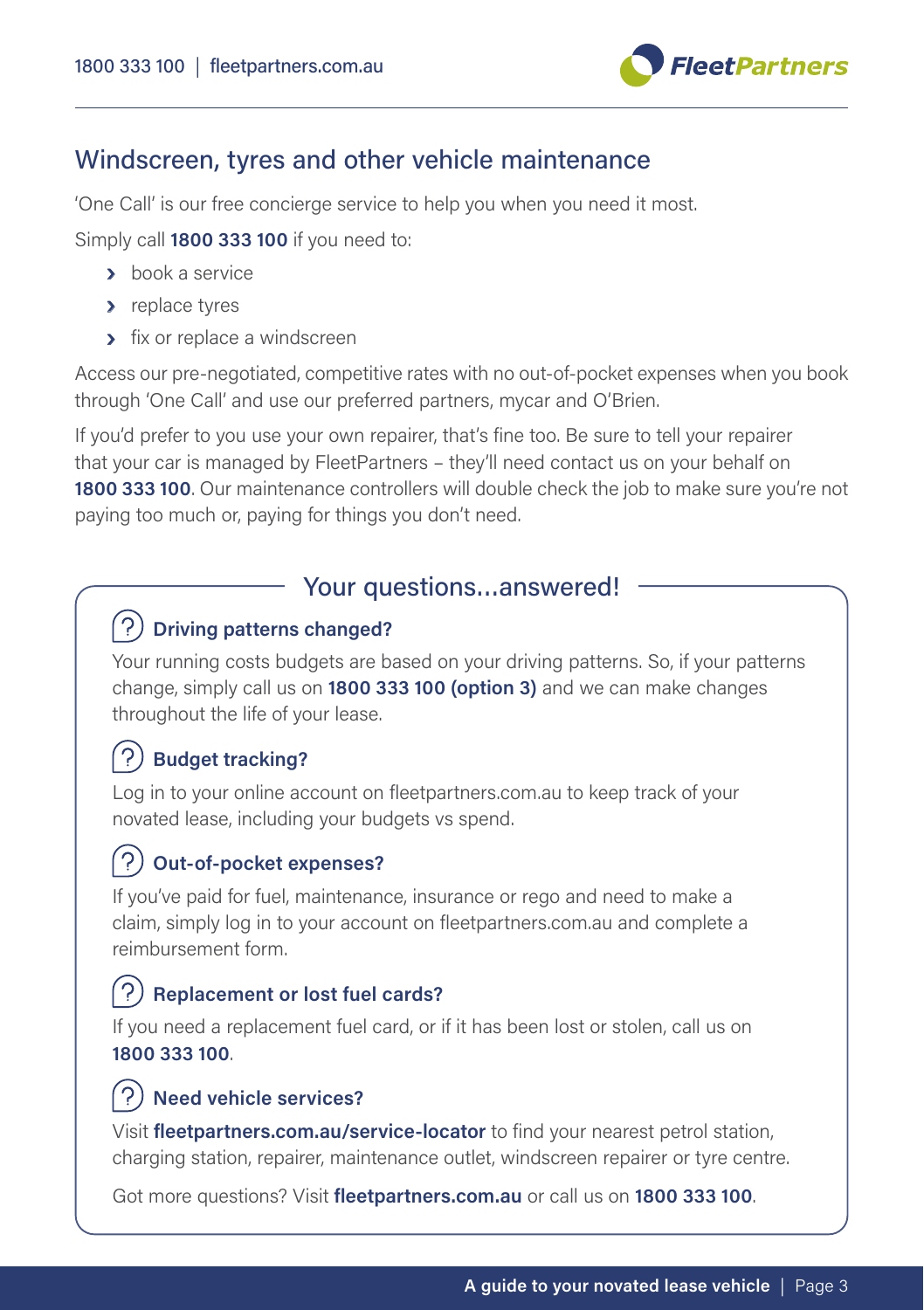

## Had a bingle?

The easiest way to document an accident for insurance purposes is to take photos on your mobile phone. Be sure to capture:

- **›** an up-close photo at the point of the collision.
- **›** a photo of the vehicles involved.
- **›** a wider view showing the full accident scene.
- **›** photos of any other damaged property.
- **›** a street sign or other landmark nearby, to confirm the accident location.



- **›** a photo of the number plate of any other vehicle involved.
- **›** a photo of the driver licence, if other drivers are involved.

# Call 000 if:

- **›** if any party involved fails to stop or exchange information.
- **›** anyone is injury.
- **›** any of the parties involved appear affected by drugs, alcohol or are behaving aggressively.
- **›** public property (e.g. telegraph pole) is damaged.
- **›** if a bus or truck is involved and needs to be towed.

### Otherwise, follow these steps:

- **1.** ensure your safety and the safety of others at the accident scene.
- **2.** take photos of the accident scene, before vehicles are moved.
- **3.** move vehicles to a safe location and to minimise traffic congestion.
- **4.** exchange details with the other parties involved in the accident. Use the form in this guide to collect the required information.
- **5.** contact FleetPartners accident management on **1800 333 100** to report the accident. We'll organise to have your vehicle towed (if required) and submit your insurance claim.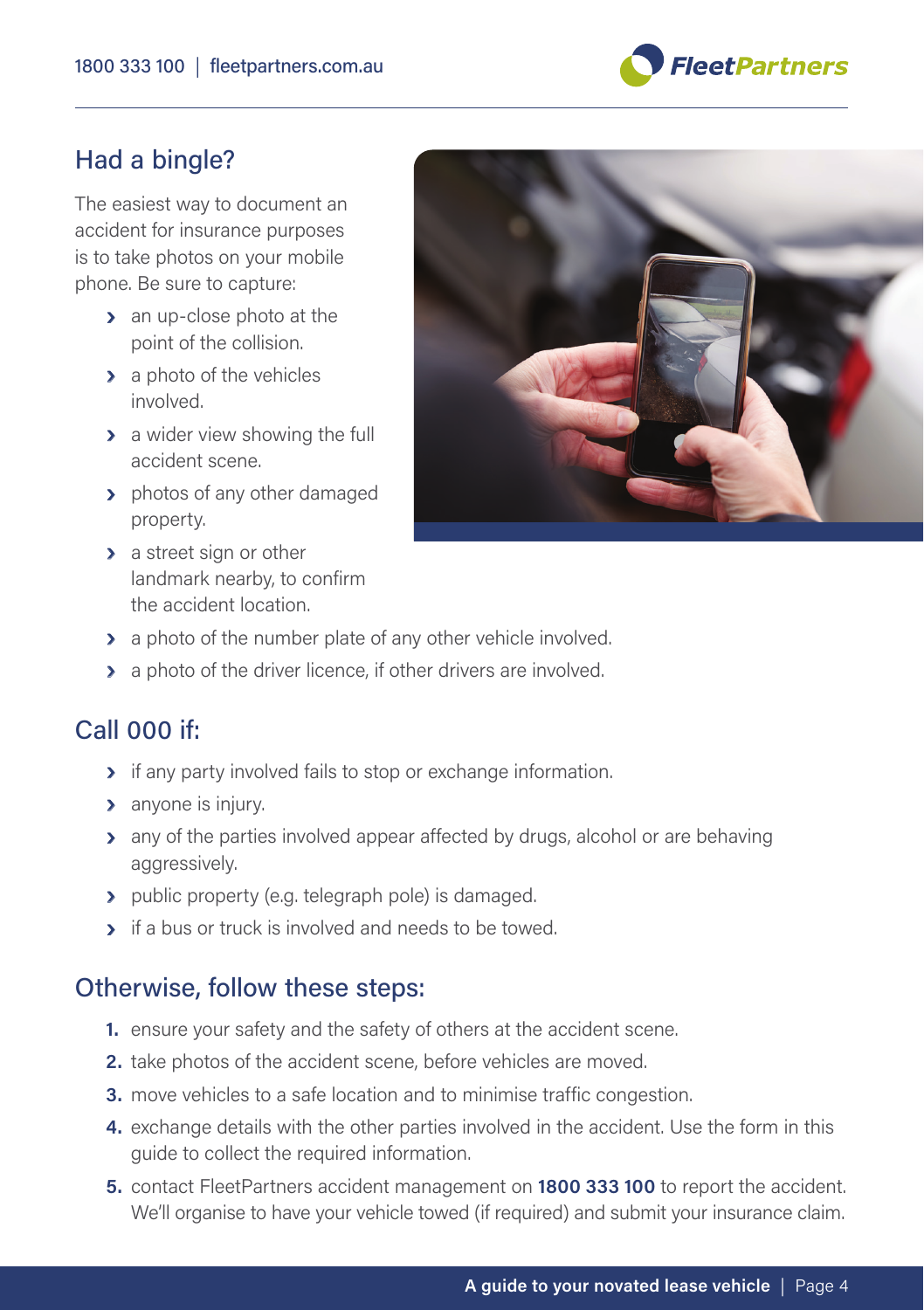

# Details of accident

If you have an accident, please fill out this form at the scene. It can also be helpful to take photographs with your mobile phone.

| Date:                                     | Time:                                | Day (light) | Night (dark)<br>-1 |
|-------------------------------------------|--------------------------------------|-------------|--------------------|
| Place of accident:                        |                                      |             |                    |
| Condition of road:<br>Clear<br>Wet<br>- 1 | Dry<br>Overcast                      | Raining     |                    |
| <b>Other vehicle</b>                      |                                      |             |                    |
| Name of other driver:                     |                                      |             |                    |
| Address:                                  |                                      |             |                    |
| Phone No:                                 | Driver's licence No:                 |             |                    |
| Registration No:                          | Insured by:                          |             |                    |
| <b>Witnesses</b>                          |                                      |             |                    |
| Witness 1 name:                           | Witness 2 name:                      |             |                    |
| Address:                                  | Address:                             |             |                    |
| Phone No:                                 | Phone No:                            |             |                    |
| <b>Damage to property</b>                 |                                      |             |                    |
| Premises<br>Car<br>Damage:                | Fixtures (e.g fence, lamp post etc.) |             |                    |

#### ☐ Other (please explain):

#### **Any other notes**

Include estimated speed of vehicles; traffic, manoeuvre being undertaken, signalling or lack of etc.